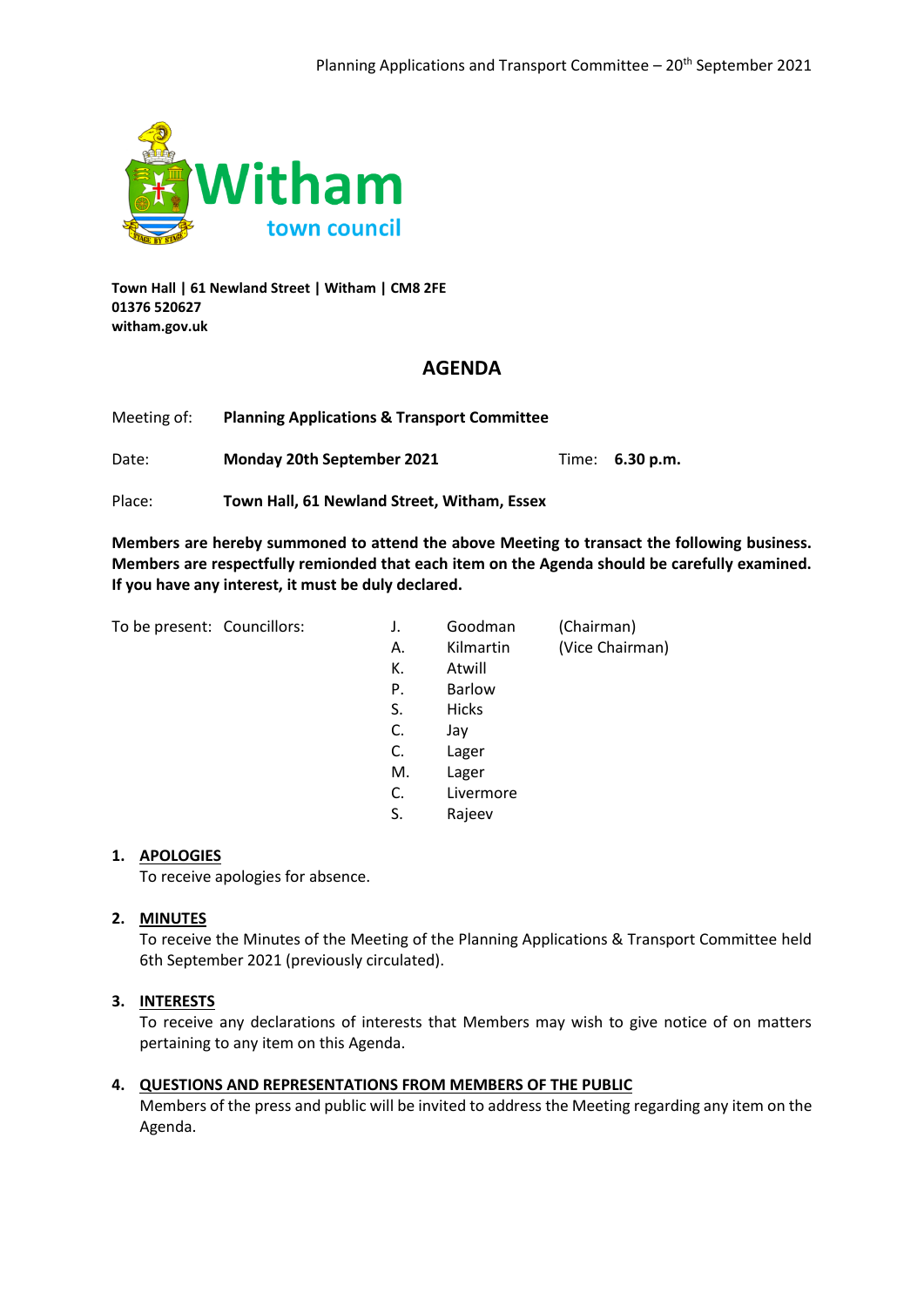<span id="page-1-0"></span>*Order Note: A maximum of 30 minutes is designated for public participation time with no individual speaker exceeding three minutes unless otherwise granted an extension by the Chairman under Standing Order 3(F) & 3(G)*

### **5. CLERK'S REPORT**

To receive a verbal report from the Clerk on any matters arising from previous Meeting.

#### **6. PART 1 APPLICATIONS**

To approve officer 'no objection' recommendations for applications listed under **[Part 1](#page-2-0)** without debate. *Applications may be moved to Part 2 where Members are in disagreement with recommendations by giving 24 hours' notice to the Planning Officer.*

### **7. PART 2 APPLICATIONS**

To consider applications i[n Part 2.](#page-3-0)

#### **8. REVISED PLANS**

To consider the following revised plan – **21/00249/REM - Land Adjacent To Lodge Farm**

### **9. DECISIONS**

To receive and note decisions on planning applications pertaining to Witham which have been received from Braintree District Council [\(attached\)](#page-10-0).

#### **10. STREET NAMING**

To consider appropriate street names for the new development off Conrad Road.

James Grand

James Sheehy Town Clerk GK/13.9.2021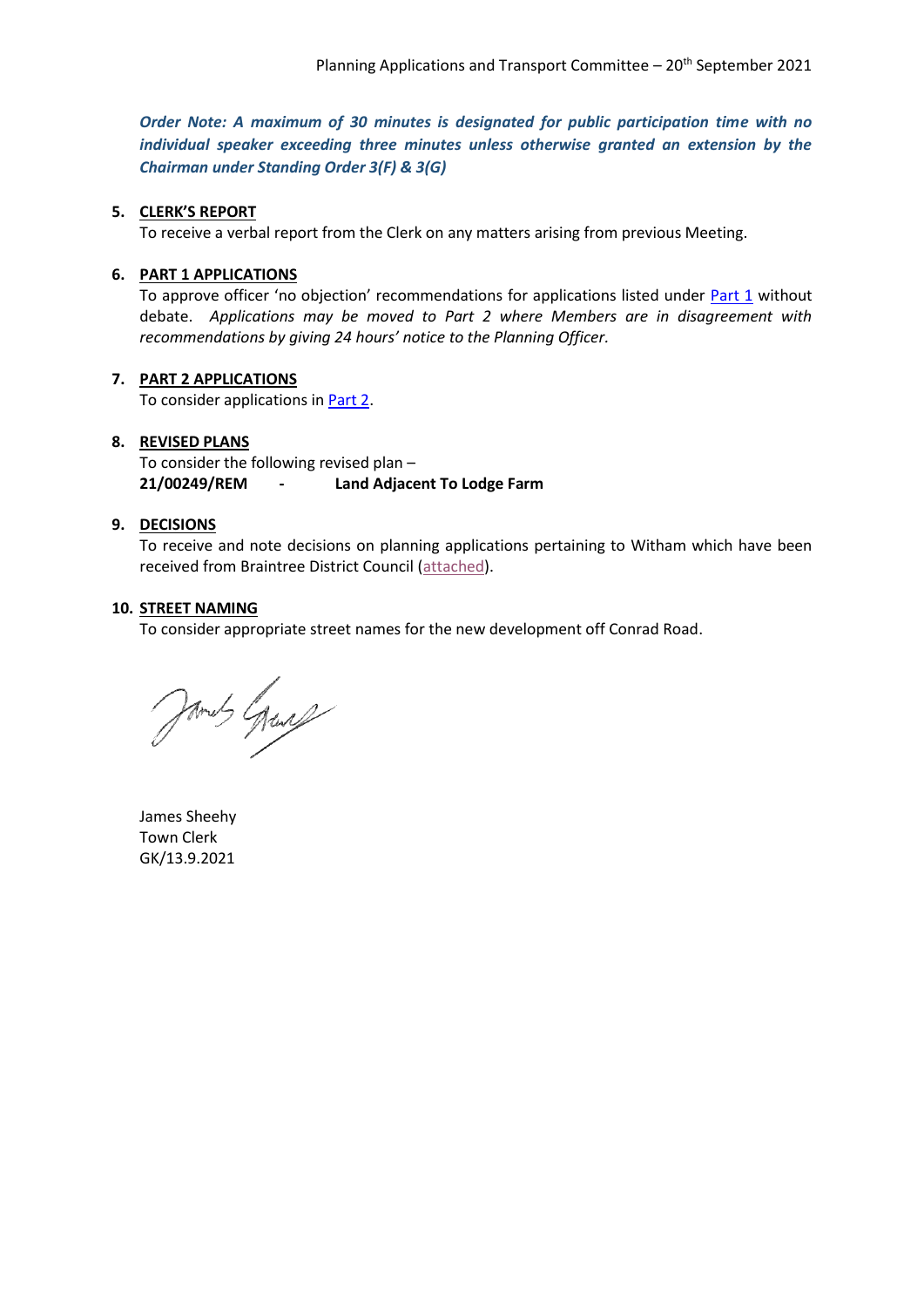## <span id="page-2-0"></span>**PART 1 APPLICATIONS WITH OFFICER 'NO OBJECTION' RECOMMENDATIONS TO BE CONSIDERED "EN BLOC" WITHOUT DEBATE.**

## **Applications Received:**

**The following applications have been made to the District Council for planning permission under the Town & Country Planning Acts and referred to the Town Council as a statutory consultee. Copies of the applications and accompanying plans may be seen at the Planning Department Causeway House, Bocking End, Braintree or online at [www.braintree.gov.uk](http://www.braintree.gov.uk/)**

**PLEASE NOTE: Under the Local Government (Access to Information) Act 1985, representations cannot be treated in confidence. Witham Town Council is not responsible for issuing planning decisions.**

| 21/02730/HH | 97 Chelmer Road, Witham,<br><b>Essex</b> | West  | Single-storey side extension                                       |
|-------------|------------------------------------------|-------|--------------------------------------------------------------------|
| 21/02724/HH | 8 Lifchild Close, Witham, Essex          | South | Single-storey rear extension and single-<br>storey front extension |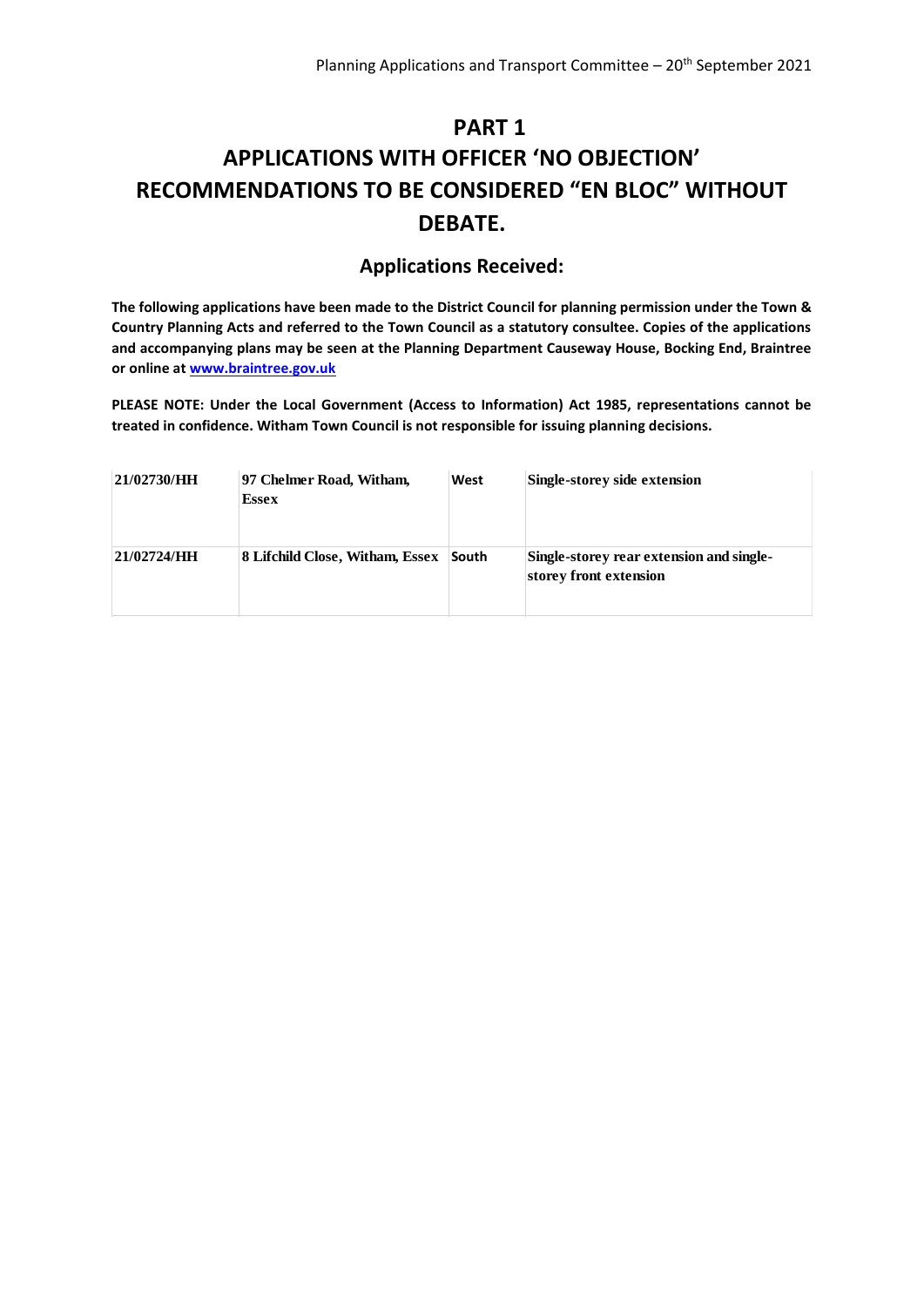## **PART 2 APPLICATIONS FOR MEMBERS' DEBATE**

## **Applications Received:**

<span id="page-3-0"></span>**The following applications have been made to the District Council for planning permission under the Town & Country Planning Acts and referred to the Town Council as a statutory consultee. Copies of the applications and accompanying plans may be seen at the Planning Department Causeway House, Bocking End, Braintree or online at [www.braintree.gov.uk](http://www.braintree.gov.uk/)**

**PLEASE NOTE: Under the Local Government (Access to Information) Act 1985, representations cannot be treated in confidence. Witham Town Council is not responsible for issuing planning decisions.**

| 21/02571/HH  | Littlefields, 41 Chipping Hill,<br>Witham           | <b>North</b> | Replacement storm porch and repairs to<br>exterior render                                                     |
|--------------|-----------------------------------------------------|--------------|---------------------------------------------------------------------------------------------------------------|
| 21/02493/HH  | 17 Armiger Way, Witham, Essex                       | Central      | <b>Erection of boundary fence</b>                                                                             |
| 21/02450/FUL | Old Ivy Chimneys, Hatfield Road, Hatfield<br>Witham |              | Erection of 11 dwellinghouses and<br>associated development                                                   |
| 21/02511/FUL | 26 Evans Way, Witham, Essex                         | <b>North</b> | Retrospective change of use to C3<br>residential curtilage, demolition of brick wall<br>and erection of fence |
| 21/02368/HH  | 93 Holst Avenue, Witham, Essex South                |              | Installation of garage doors for 2 carports                                                                   |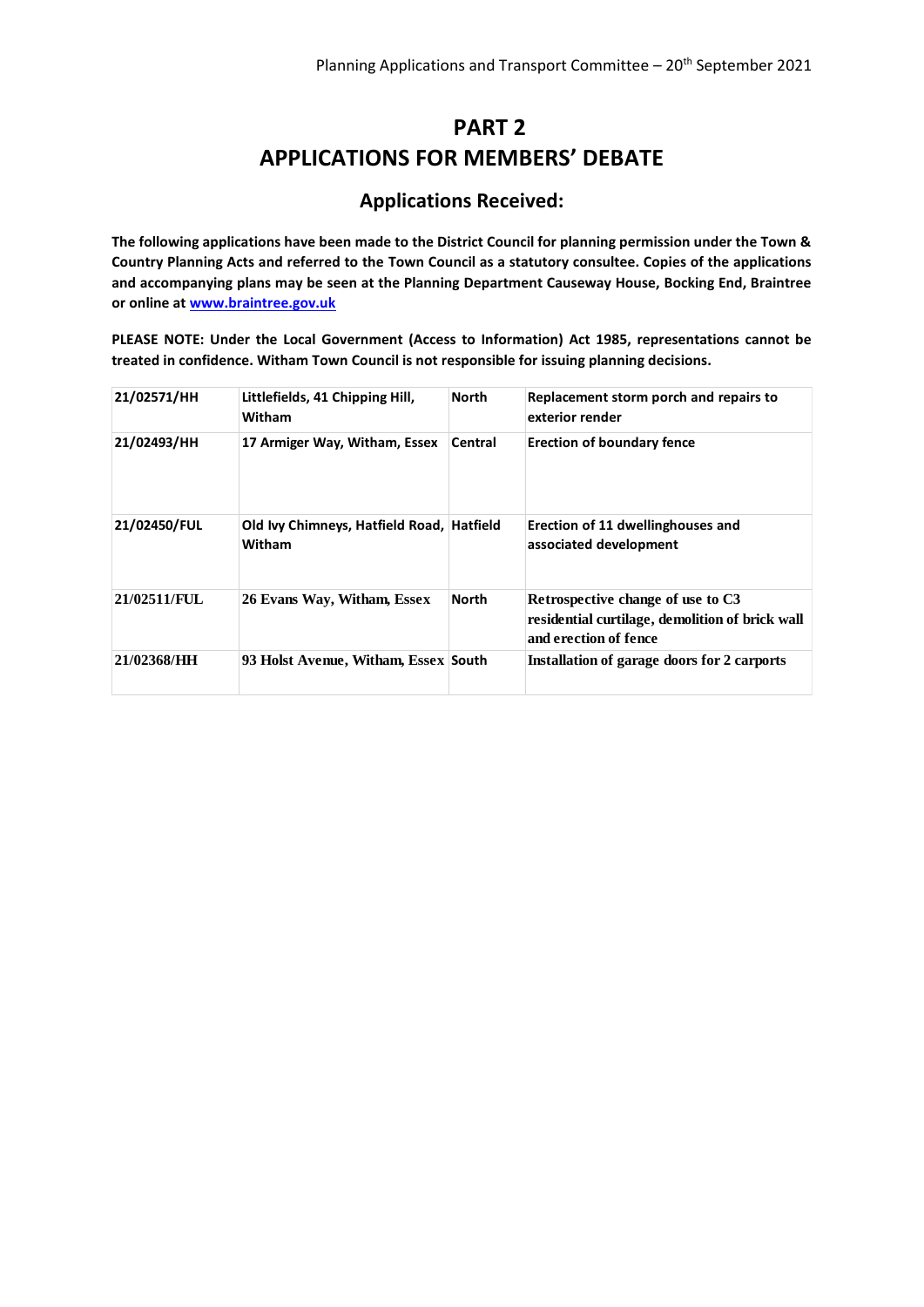**Application No:-** 21/02571/HH

**Address:-** Littlefields, 41 Chipping Hill, Witham

**Ward:-** North

**Proposal:-** Replacement storm porch and repairs to exterior render

**Relevant Site History:-**

**Representations:-**

**Summary:-** This is a detached house in the Conservation Area although the dwelling is not listed. It is proposed to replace the existing modern flat roof addition with a pitched roof storm porch. It will be constructed in natural timber with a clay tile roof and red clay ridge to match. The failed render will be removed, repaired and repainted using breathable paint.

**Recommendation:-** No objection subject to the Historic Buildings adviser being satisfied with materials.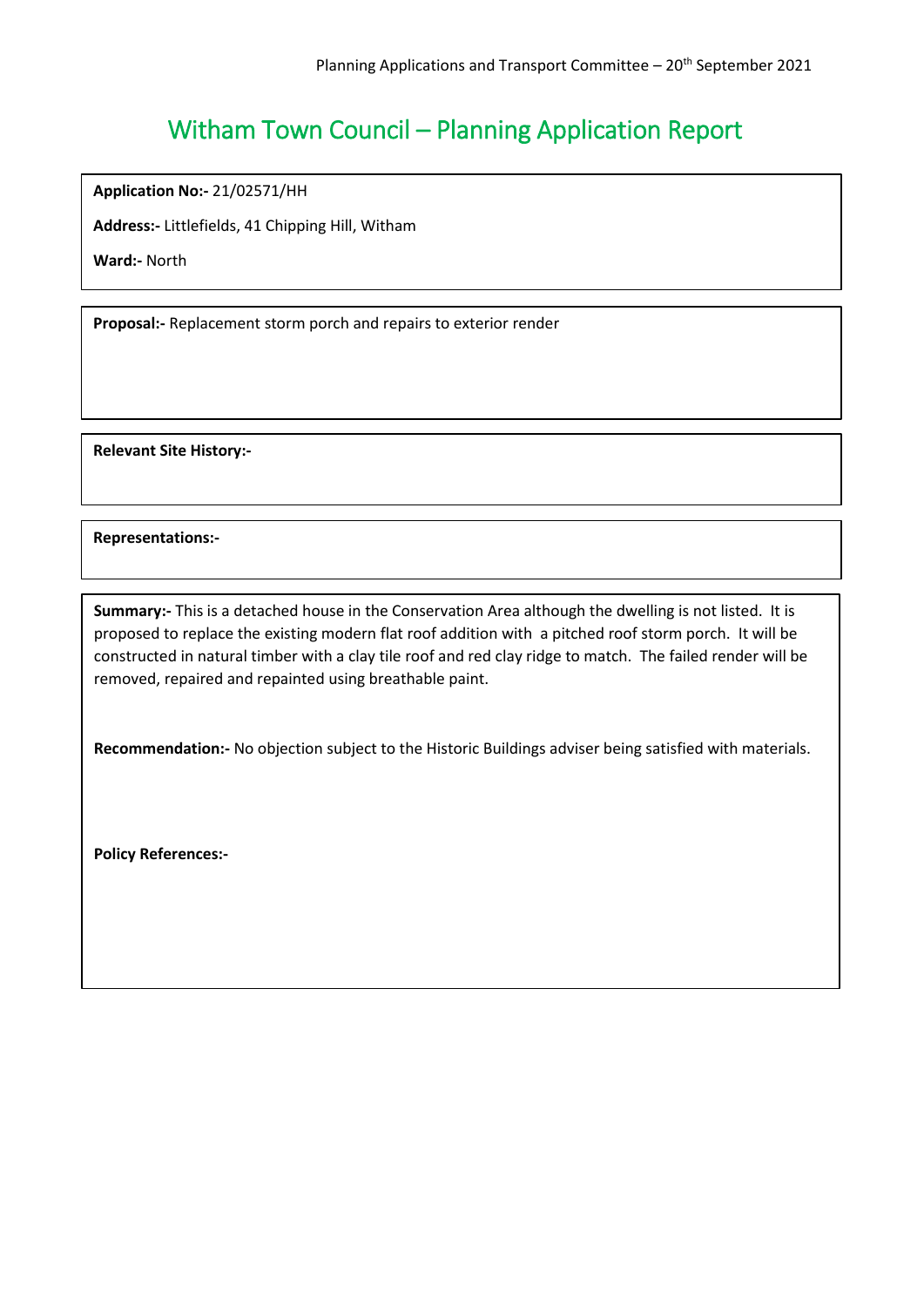**Application No:-** 21/02493/HH

**Address:-** 17 Armiger Way, Witham, Essex

**Ward:-** Central

**Proposal:-** Erection of boundary fence

**Relevant Site History:-**

**Representations:-**

**Summary:-** The proposal is to erect a close boarded 1.5m high fence along Chess Lane and to remove an overgrown hedge.

**Recommendation:-** The Open Spaces Supervisor and I made a site visit as Chess Lane is very overgrown and will be cut back as part of the devolution process. I would suggest no objection so long as the fence is erected on the householder's property.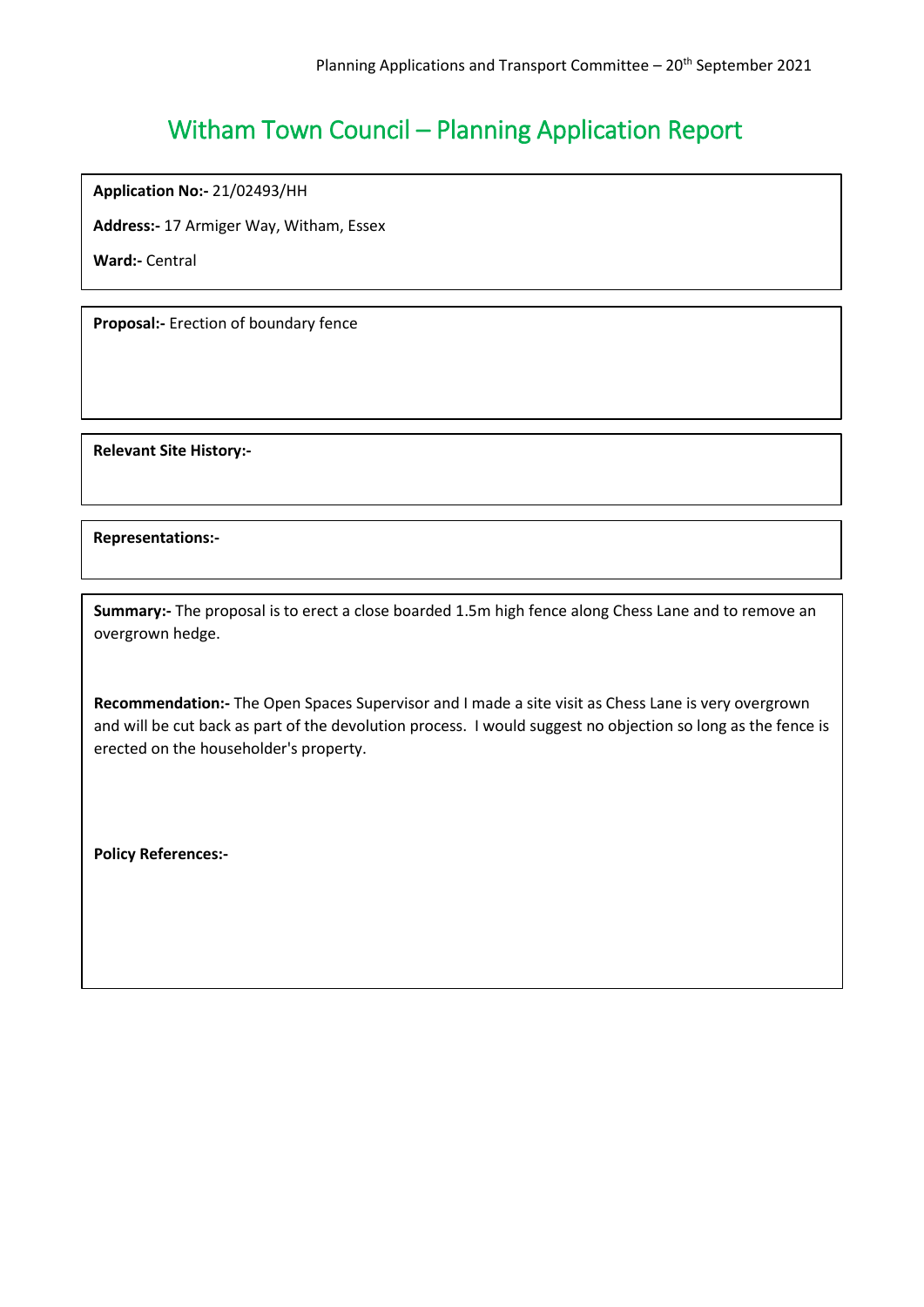**Application No:-** 21/02450/FUL

**Address:-** Old Ivy Chimneys, Hatfield Road, Witham

**Ward:-** Hatfield

**Proposal:-** Erection of 11 dwellinghouses and associated development

**Relevant Site History:-** 19/00109/FUL - extant full planning application for 13 units, the two most northerly houses have been built.

## **Representations:-**

ׇֺ֝֬֡

**Summary:-** This is the bowling green site. The applicant considers that a higher quality proposal is justified for this site. In place of an affordable housing element a monetary contribution will be made as part of the Section 106 Agreement. Preapplication advice had been sought and special mention was made with regard to mature trees and the boundary hedge along Hatfield Road. An archaeological risk assessment has been made and due care will be taken during excavation. A number of trees have already been removed as part of the extant application. It is proposed to remove a sycamore tree which would dominate the rear garden to plots 1 & 2 but adjacent trees will be retained. The remaining trees will be protected. 11 new trees will be planted on the site.

**Recommendation:-** Would recommend no objection subject to an assurance that renewable energy measures are to be installed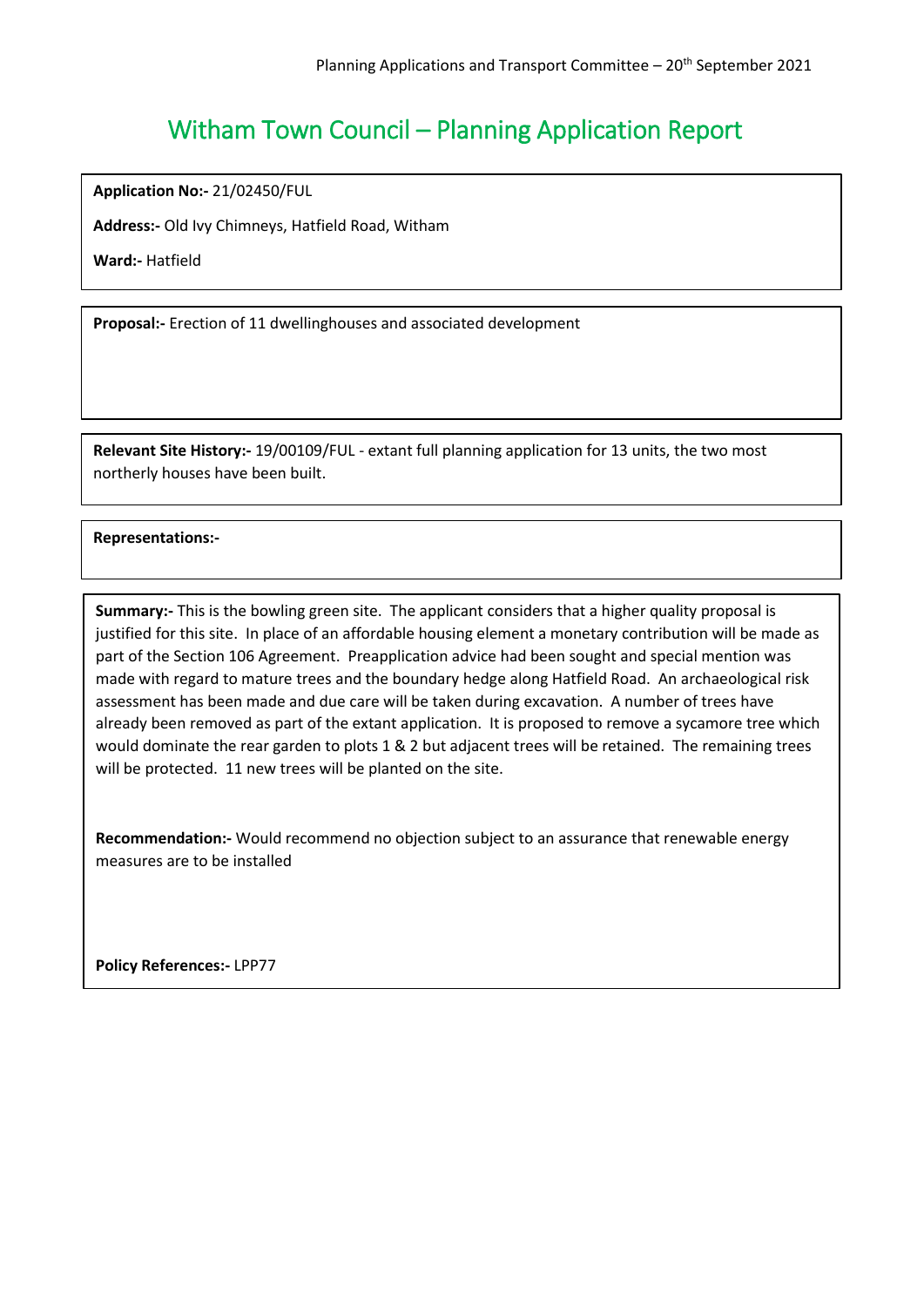**Application No:-** 21/02511/FUL

**Address:-** 26 Evans Way, Witham, Essex

**Ward:-** North

**Proposal:-** Retrospective change of use to C3 residential curtilage, demolition of brick wall and erection of fence

**Relevant Site History:-**

**Representations:-**

**Summary:-** This is a retrospective application. The owners of the property have erected a 2m high fence to enclose a 2m strip which originally was to be public space and plan to demolish the existing wall which denoted the original boundary. The application states that agreement was not apparently made by the developer for this section to be maintained and therefore included as part of the plot.

**Recommendation:-** The planning consent included a brick wall which was part of the agreed street scene and that the area now enclosed was to be public open space. I made a site visit and consider that there would be no loss of public amenity for this strip of land to be included in the householder's garden. Whilst a wall would be preferred, the area to the front of the fence has already been planted with shrubs and trees and will therefore be gradually screened. Recommend no objection.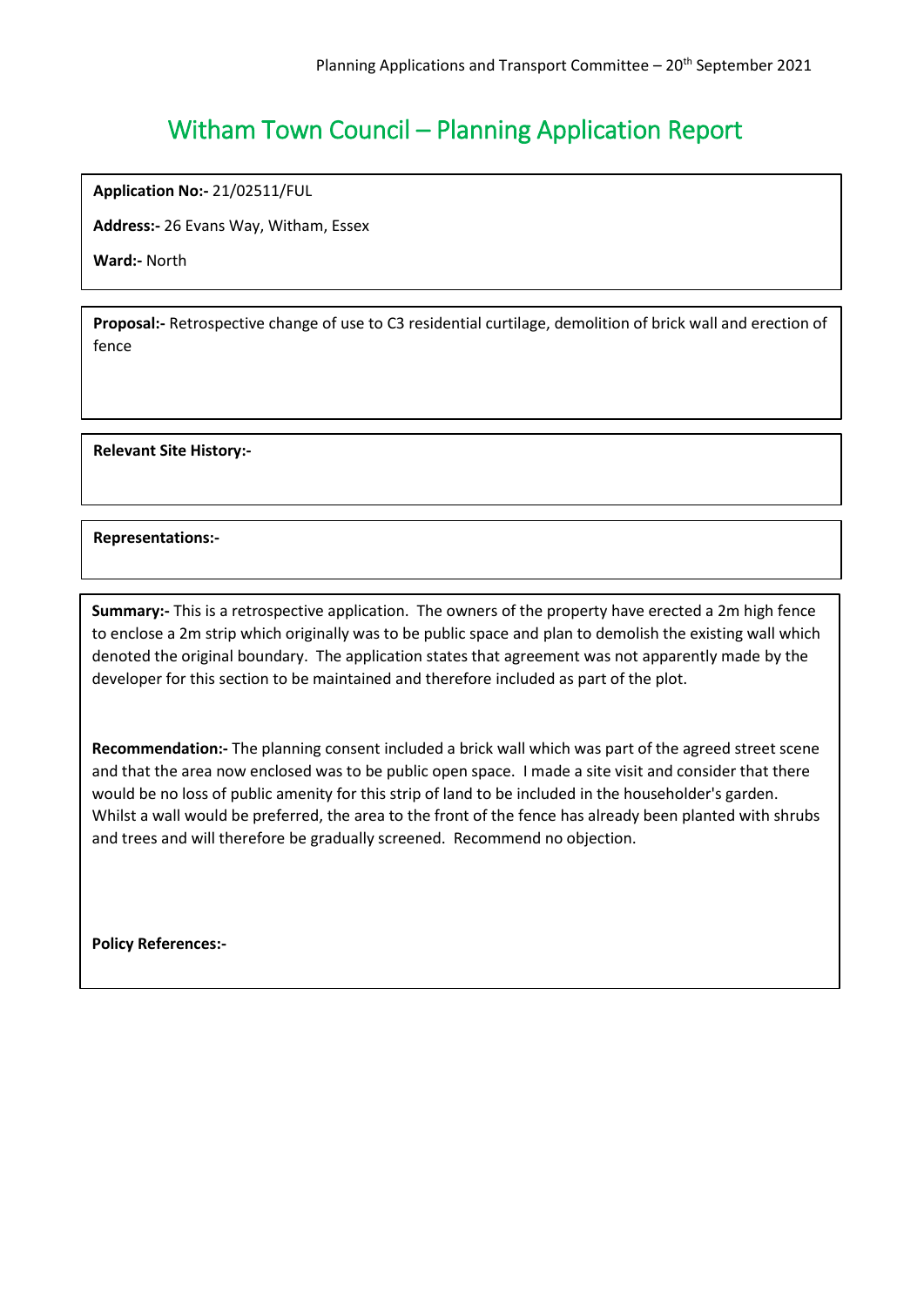**Application No:-** 21/02368/HH

**Address:-** 93 Holst Avenue, Witham, Essex

**Ward:-** South

**Proposal:-** Installation of garage doors for 2 carports

**Relevant Site History:-**

**Representations:-**

**Summary:-** The proposal is to install two garage doors on undercroft parking which is detached from the house.

**Recommendation:-** This is an area which includes a number of similar parking arrangements and could benefit the street scene by the installation of garage doors. Although this could set a precedent would recommend no objection.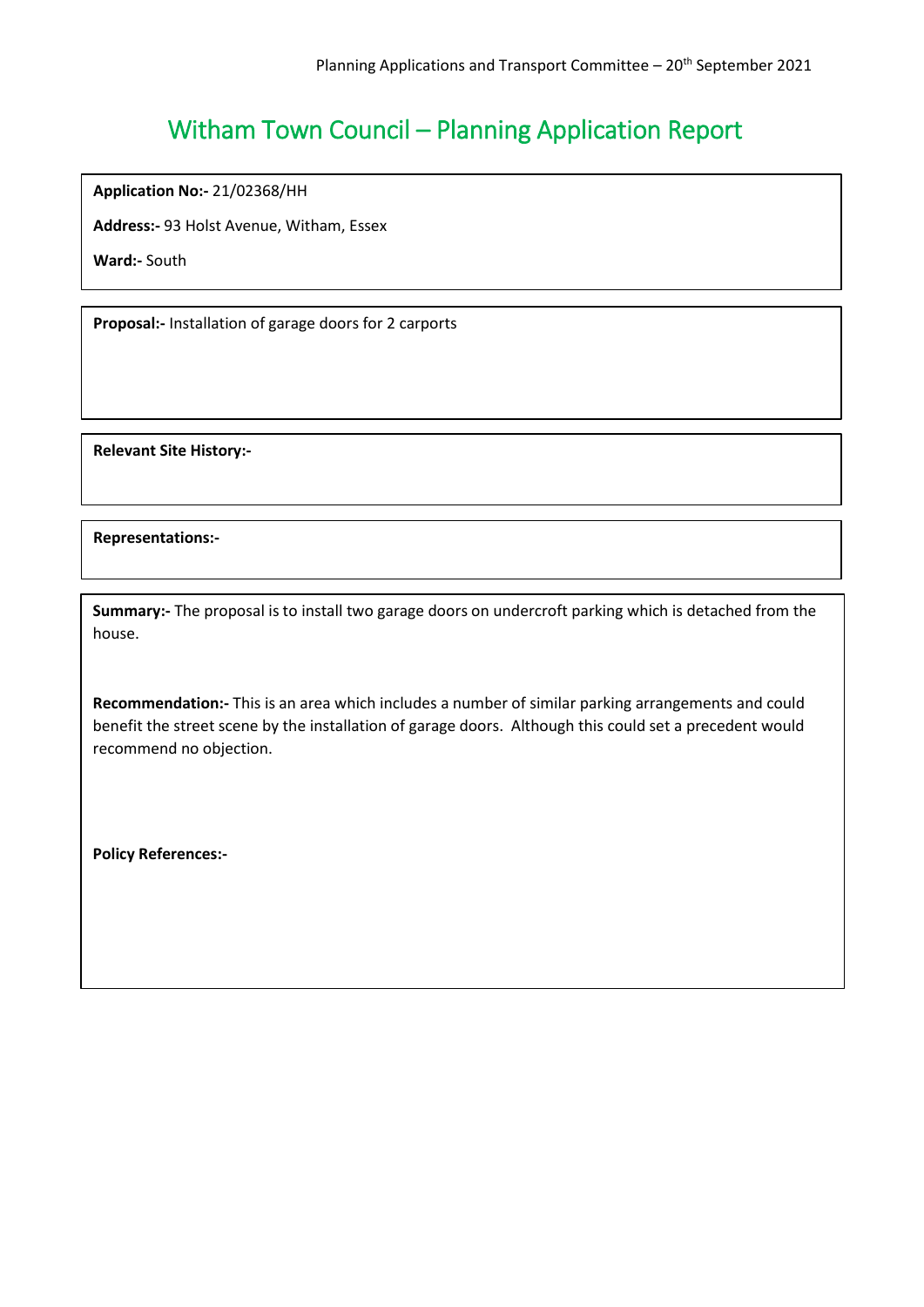**Application No:-** 21/00249/REM

**Address:-** Land Adjacent To Lodge Farm

**Ward:-** Hatfield

**Proposal:-**

**Relevant Site History:-** This matter was considered in June this year and recommended for refusal until there is an assurance from BDC that rubbish and recycling would be collected from adjacent to all homes, that there would be an adequate cycle path connection to Woodend Farm and an assurance that LPP77 would be applied with regard to renewable energy.

֞ **Representations:-**

**Summary:-** From the revised plans the refuse lorries will still need to gain access over private drives and there is no confirmation from BDC that the necessary guarantees and indemnities are in place. There would appear to be a footpath/cyclepath running adjacent to the railway line.

**Recommendation:-** Would recommend that the decision to refuse be maintained until there is an assurance that BDC are satisfied with refuse arrangements, confirmation that a link through to Woodend Farm will actually be feasible and that renewable energy measures will be installed.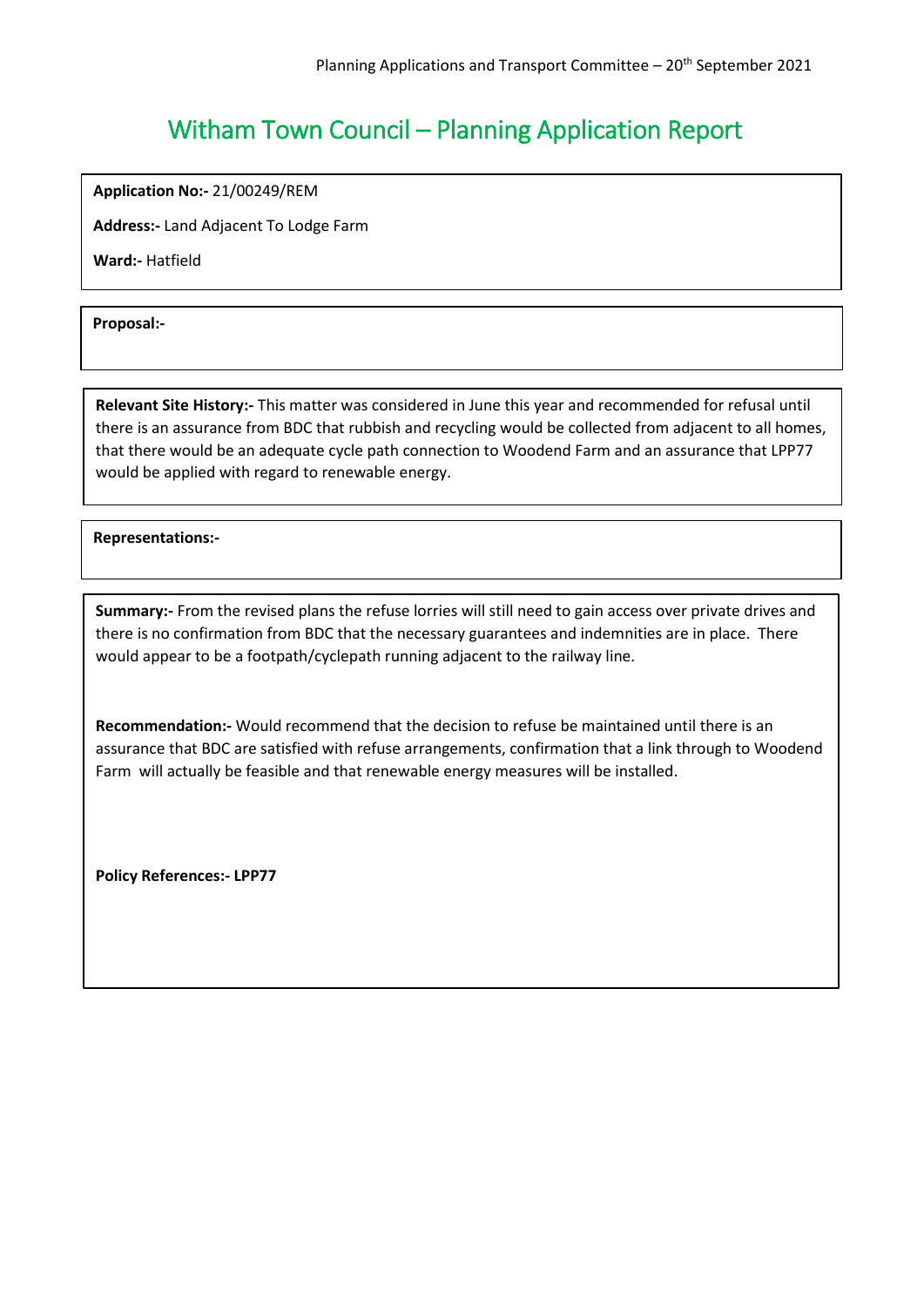<span id="page-10-0"></span>

| <b>Application &amp; Address</b>                                                             | <b>Proposal</b>                                                                                             | <b>BDC Decision</b>          | <b>WTC Decision</b> | Agenda Item 9 |
|----------------------------------------------------------------------------------------------|-------------------------------------------------------------------------------------------------------------|------------------------------|---------------------|---------------|
| 21/01992/FUL - Foremost<br>House Waterside Business<br>Park Eastways Witham<br>Essex CM8 3PL | Conversion of part of existing<br>storage mezzanine level to form<br>additional ancillary office space      | Application Withdrawn        | Raised no objection |               |
| Road Witham Essex CM8<br>1HR                                                                 | 21/01954/HH - 90A Maldon Erection of single-storey rear<br>extension and minor alterations<br>to elevations | <b>Application Permitted</b> | Raised no objection |               |
| 21/01932/FUL - 66B<br><b>Newland Street Witham</b><br>Essex CM8 1AH                          | Change of Use from Funeral<br>Directors (Class E) to a Skin Clinic<br>(Sui Generis)                         | <b>Application Permitted</b> | Raised no objection |               |
| 21/01873/FUL - Community<br><b>Centre Maldon Road</b><br>Witham Essex CM8 1HN                | Demolition of existing single-<br>storey store room and rebuild on<br>a like-for-like basis.                | <b>Application Permitted</b> | Raised no objection |               |
| 21/01728/HH - 20<br>Flemming Way Witham<br>Essex CM8 2GL                                     | Erection of single-storey log cabin Application Permitted                                                   |                              | Raised no objection |               |